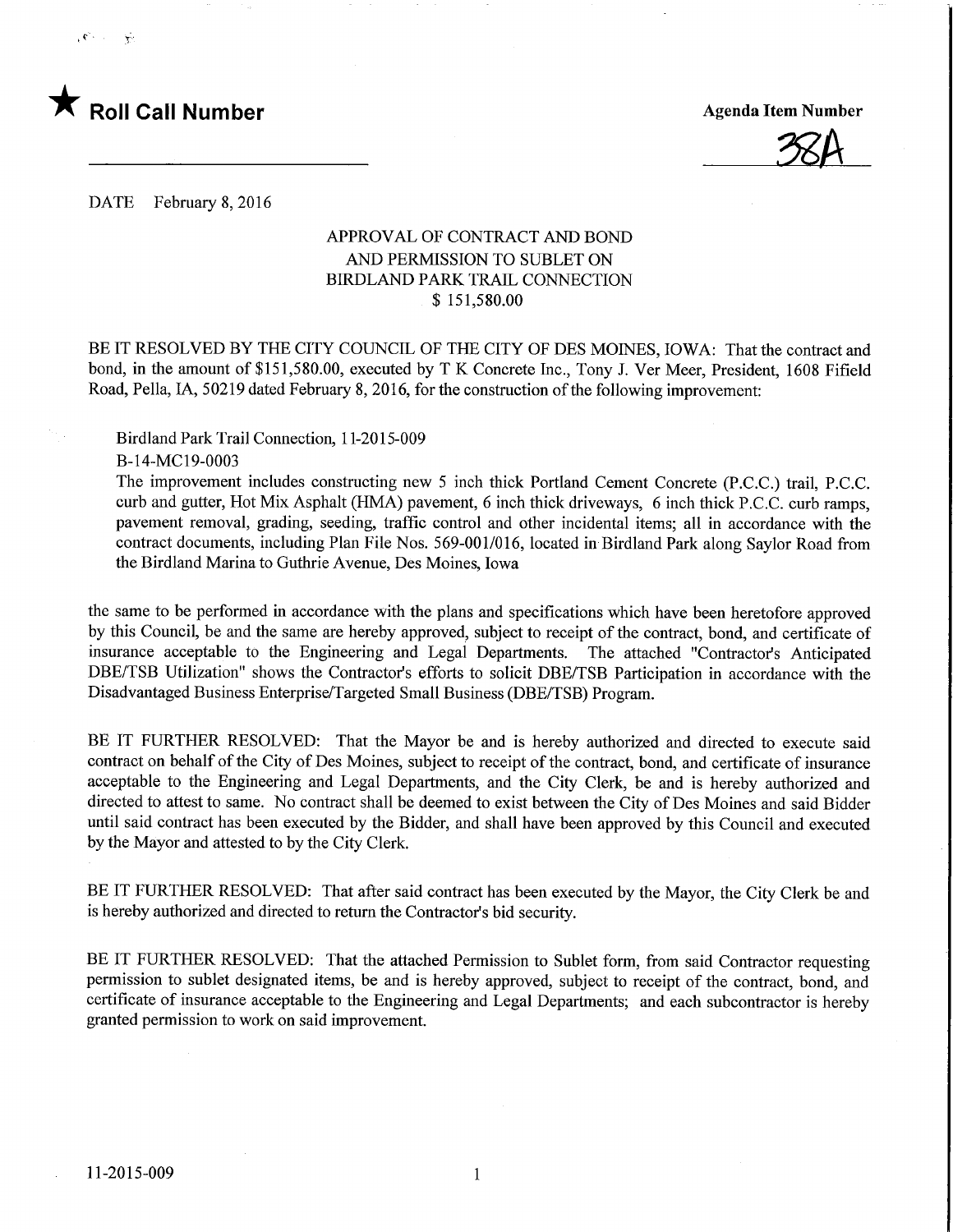

**Agenda Item Number** 

DATE February 8, 2016

BE IT FURTHER RESOLVED: That the Des Moines Finance Director is hereby authorized to encumber this contract amount against the funds as identified below, and to acquire Builder's Risk Insurance, if appropriate, for the above referenced improvement.

| (City Council Communication Number | $16 - 061$ | attached) |
|------------------------------------|------------|-----------|
|                                    |            |           |

Moved by to adopt. **tJilin** FORM APPROVED

> Kathleen Vanderpool Deputy City Attorney

Funding Source: 2015-2016 CIP, Page Parks - 7, Multi-Use Trails, PK045, Being: \$75,000 in CDBG funds (Community Development Block Grant) from the Iowa Department of Economic Development (50% of construction cost, maximum \$75,000), and the remaining \$76,580 in GO Bonds, PK045

| <b>COUNCIL ACTION</b> | <b>YEAS</b> | <b>NAYS</b> | <b>PASS</b> | <b>ABSENT</b>   | I, Diane Rauh, City Clerk of said City Council, hereby     |
|-----------------------|-------------|-------------|-------------|-----------------|------------------------------------------------------------|
| <b>COWNIE</b>         |             |             |             |                 | certify that at a meeting of the City Council, held on the |
| <b>COLEMAN</b>        |             |             |             |                 | above date, among other proceedings the above was          |
| <b>GATTO</b>          |             |             |             |                 | adopted.                                                   |
| <b>GRAY</b>           |             |             |             |                 |                                                            |
| <b>HENSLEY</b>        |             |             |             |                 | IN WITNESS WHEREOF, I have hereunto set my hand            |
| <b>MOORE</b>          |             |             |             |                 | and affixed my seal the day and year first above written.  |
| <b>WESTERGAARD</b>    |             |             |             |                 |                                                            |
| <b>TOTAL</b>          |             |             |             |                 |                                                            |
| <b>MOTION CARRIED</b> |             |             |             | <b>APPROVED</b> |                                                            |
|                       |             |             |             |                 |                                                            |
|                       |             |             |             |                 |                                                            |
|                       |             |             |             | Mayor           |                                                            |
|                       |             |             |             |                 | City Clerk                                                 |